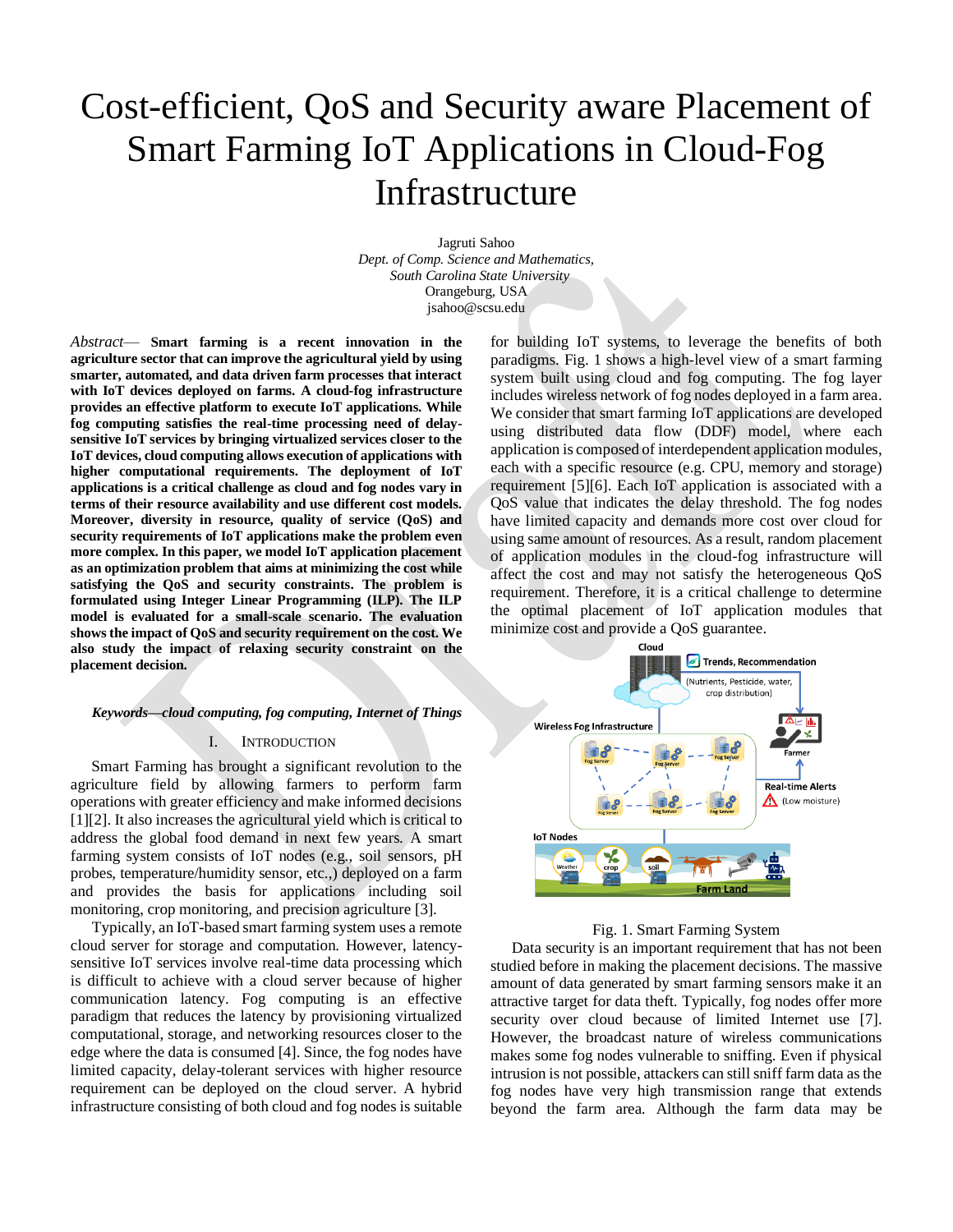encrypted, with advanced tools, attackers can decrypt the key and compromise sensitive farm variables and disclose the data for financial gain. Because of the security disparity of the cloud and fog nodes, it is imperative to select the resource nodes in a way that provides the required protection to the farm data.

In this paper, we address the IoT application placement in a hybrid cloud-fog infrastructure and modeled it as an optimization problem using ILP. The problem involves minimizing the resource cost while satisfying the QoS and security requirement of IoT applications. We study the optimal solution in a small-scale setting and observe the objective function under different QoS scenarios. We also observe the impact of relaxing security constraint on the placement decision.

The remainder of the paper is organized as follows. Section. II discusses the related works. The ILP of the IoT application placement problem is presented in Section. III. Section. IV presents the simulation results. Section. V provides the conclusion and future work.

## II. RELATED WORKS

IoT application placement has been studied in the literature to find a suitable location in a cloud-fog infrastructure to execute the IoT applications that process the data received from the IoT nodes [8]. Optimization models have been proposed to address the placement problem that includes a variety of objectives including cost [9][10], QoS [11], Quality of Experience (QoE) [12], resource utilization [13][14], and energy consumption [15]. Yousefpour et al. [9] proposed a resource provisioning scheme which involves dynamically deploying new applications on fog and cloud servers in a way that minimizes the resource cost as well as the cost of delay violations. The threshold on desired service delay of the IoT applications was used to model the QoS constraint.

Mai et al. [11] proposed a task assignment approach in which IoT tasks are assigned to appropriate fog servers to minimize the QoS (i.e., computational latency that consists of propagation, execution and buffering related latency). Mai et al. used a reinforcement learning based algorithm in which a softmax action selection function is used to select the server. The task assignment seems to be a variation of the IoT application placement. Although, the algorithm by Mai et al. [11] satisfies the OoS requirement, it lacks cost-efficiency.

Mahmud et al. [12] proposed a QoE-aware application placement that aims at placing the IoT application based on user expectations and the current capabilities of fog instances such as round-trip time, resource availability and processing speed. Mahmud et al. [12] considers an application model in which an IoT application is divided into two modules: client module and main module. The main module is deployed on a fog server whereas the client module runs at the end-user device (e.g., smartphone). The main module contains operations such as data filtration, data analysis and event processing. It communicates with the client module and collects the user expectations and the results needed by the end-user. Although the work by Mahmud et al. [12] provides enhanced user QoE, it lacks costefficiency as it ignores the resource cost.

Skarlat et al. [13] proposed a resource-aware placement in a fog infrastructure that consists of a hierarchy of fog colonies with the top most fog colony residing in cloud. The fog colony are micro data centers and consists of fog cells which provide the virtualized resources for task execution and are responsible for coordinating IoT devices. Skarlat et al. [13] aims at maximizing the number of services that can run in the fog infrastructure while minimizing delay that may incur by assigning tasks to a higher-level fog colony. Minh et al. [14] also maximizes the number of services that are deployed in the fog and provides a QoS guarantee. Although The placement provides a QoS guarantee Although, resource-aware placement schemes ensure efficient utilization of the fog resources, they do not necessarily reduce the cost associated with the placement.

Goudarzi et al. [15] discussed an optimization problem that jointly minimizes the execution time and energy consumption to place the applications of multiple IoT devices. The execution time includes offloading latency of tasks of an application, computing time, and data transmission time, thereby optimizing the QoS. Memetic algorithm is used Goudarzi et al. [15] to design a batch application placement scheme that maps the tasks belonging to concurrent IoT applications on appropriate cloud or fog servers.

Unlike the above works, we consider the security requirement of IoT applications in placing them on appropriate resource nodes. There have been a handful of work on security aware IoT application placement [16][17]. Auluck et al. [16] addresses the scheduling of IoT applications among fog and cloud data center considering the deadline and security constraints of the applications. The deployment of an application is restricted to a specific resource node (local fog, remote fog, private cloud, and public cloud) based on the privacy-level of the application. The main issue with [17] is that it does not distinguish between local fog nodes in terms of their security status. Not all fog nodes can provide identical protection due to their heterogeneous system configuration and services. We, therefore, design a security constraint that takes into consideration fog nodes with different security status.

## III. IOT APPLICATION PLACEMENT

## *A. Application Model*

We consider a linear model for representing the smart farming applications. Each application consists of a linear chain of modules, each with specific requirement for processing, memory, and storage resources. Each module processes the data received from a previous module in the linear chain and produces output that is consumed by the next module in the chain. Fig. 1 shows a crop monitoring application that consists of three modules: 1) *sense*: that collects data from IoT nodes (i.e., crop sensors) and removes noisy data, 2) data aggregation: that aggregates sensory information from multiple sensors and applies temporal or spatial aggregation to remove redundant data and improve the data quality, 3) alerts: that analyzed the aggregated data and provide farmers with timely alerts on damaged crops.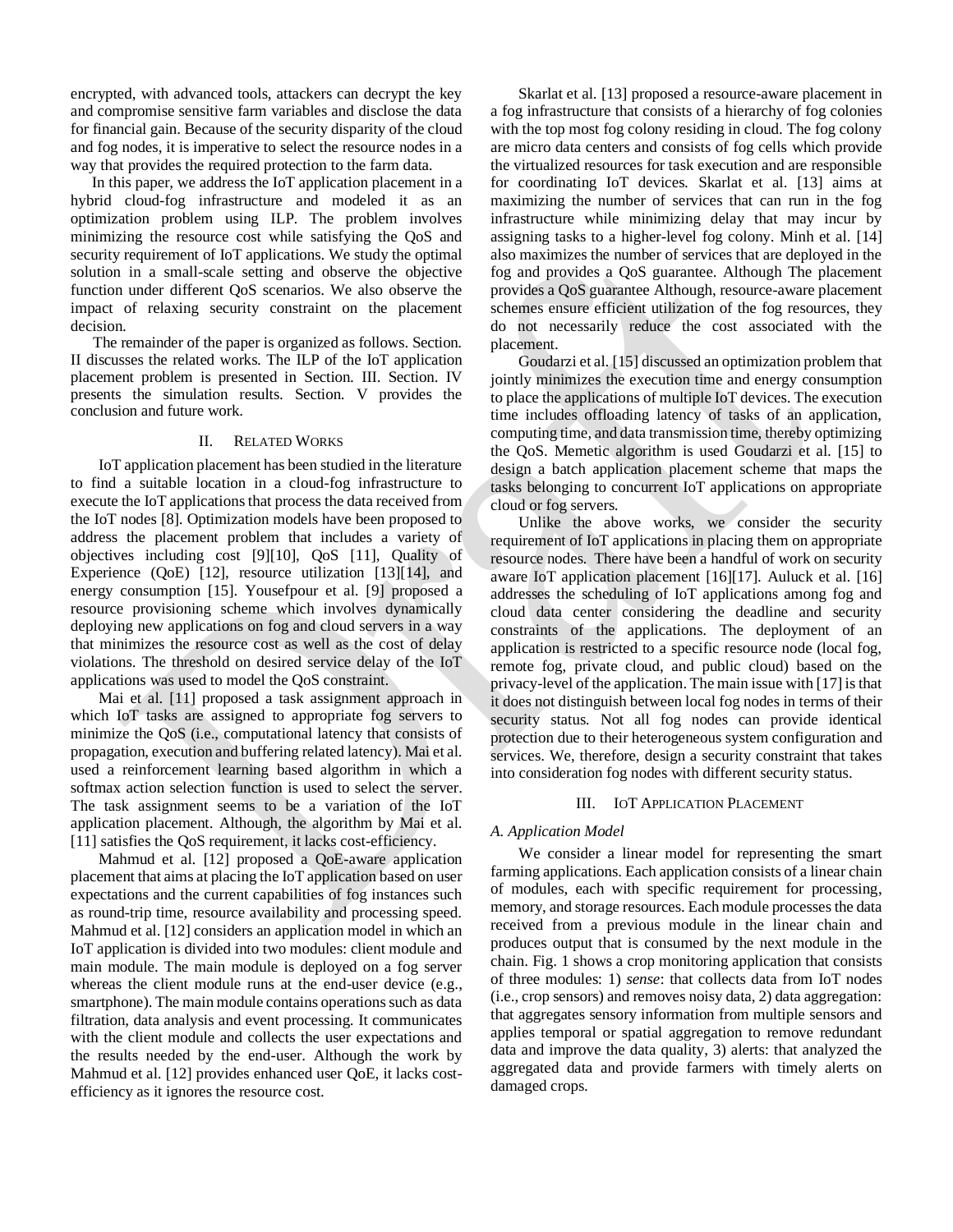

# Fig. 2. Crop Monitoring Application

## *B. Problem Statement*

We aim to address the IoT application placement problem that entails finding the optimal resource nodes in a cloud-fog infrastructure for executing a number of smart farming applications in a way that minimizes the resource cost. Moreover, the placement must satisfy the resource needs, QoS and security requirement of the smart farming applications.

## *C. ILP Model*

In this section, we present an ILP formulation of the IoT application placement problem. The notations used in the formulation are provided in Table I. Our objective is to minimize the resource cost. The resource cost has three components: processing cost, storage cost, and communication cost. The objective is modelled as follows:

Minimize:

$$
\Sigma_{i\in A} \Sigma_{j\in A_i} \Sigma_{k\in N} T_{ij} c_k^{proc} x_{ijk} + \Sigma_{i\in A} \Sigma_{j\in A_i} \Sigma_{k\in N} R_{ij}^{stor} c_k^{stor} x_{ijk} + \Sigma_{i\in A} \Sigma_{u\in N} \delta^{sensor} c_u^{sensor} x_{i1u} + \Sigma_{i\in A} \Sigma_{j\in A_i} \Sigma_{u\in N} \Sigma_{v\in N} \delta_{ij} c_{uv}^{bw} z_{ijuv} + \Sigma_{i\in A} \Sigma_{u\in N} \delta^{user} c_u^{user} x_{imu}
$$
\n(1)

Where,  $x_{ijk}$  is a binary decision variable that determines whether module *j* of application *i* is placed on the resource node *k*. The first and second term represents the processing and storage cost, respectively. The third term represents the communication cost incurred when a sensor node transmits its data to a resource node *u*. It includes the variable  $x_{i1k}$  as the data from sensor node is received by module 1 of the application. The fourth term, represents the communication cost of transmitting data between two resource nodes *u* and *v*. The last term represents the communication cost of transmitting the results to the end-user. It includes the variable  $x_{ink}$  as the last  $(n<sup>th</sup>)$  module of the application transmits data to the enduser.

*1) Resource Constraints:* Each resource node has a certain processing, memory, and storage capacity. This constraint ensures that the resource requirements of application modules placed on a resource node must not exceed the capacity of the node, and is formulated as follows:

$$
\sum_{i \in A} \sum_{j \in A_i} R_{ij}^{proc} \ x_{ijk} < P_k \ y \forall k \in N \tag{2}
$$

$$
\sum_{i \in A} \sum_{j \in A_i} R_{ij}^{mem} x_{ijk} < M_k \text{, } \forall k \in N \tag{3}
$$

$$
\sum_{i \in A} \sum_{j \in A_i} R_{ij}^{stor} x_{ijk} < S_k, \forall k \in N \tag{4}
$$

2) *QoS Constraint:* We consider that each application is associated with a QoS requirement that represents the maximum end-to-end delay the application can tolerate. Endto-end delay is the total time period from the moment data is received from sensors till the processed results are delivered to the end-user. End-to-end delay consists of two components, communication delay and execution delay. Communication delay involves the delay of communication between a sensor and the first application module, inter-module communication, and the communication between the last module and the enduser. Execution delay is the delay of executing the modules on the resource nodes. The communication delay,  $D_{comm}$  and execution delay,  $D_{exec}$  are obtained as follows:

$$
D_{comm} = \sum_{i \in A} \sum_{u \in N} d_u^{sensor} x_{i1u}
$$
  
+  $\sum_{i \in A} \sum_{j \in A_i} \sum_{u \in N} \sum_{v \in N} t_{uv} z_{ijuv}$   
+  $\sum_{i \in A} \sum_{u \in N} d_u^{end-user} x_{inu}$  (5)  

$$
D_{exec} = \sum_{i \in A} \sum_{j \in A_i} \sum_{k \in N} T_{ij} x_{ijk}
$$
 (6)

The QoS constraint ensures that the end-to-end delay must not exceed the delay threshold of IoT applications and is expressed as follows:

 $D_{comm} + D_{exec} < Q_i$ ,  $\forall i \in A$  (7)

TABLE I. ILP NOTATIONS

| <b>Notation</b>        | <b>Meaning</b>                                                  |  |
|------------------------|-----------------------------------------------------------------|--|
| N                      | Set of resource nodes                                           |  |
| A                      | Set of applications                                             |  |
| $A_i$                  | Set of modules that constitute application i                    |  |
| n                      | Number of application modules                                   |  |
| $c_k^{proc}$           | Processing cost per sec at node $k$                             |  |
| $c_k^{stor}$           | Storage cost per Gb per sec at node $k$                         |  |
| $c_{uv}^{bw}$          | Bandwidth cost per Gb per sec of the physical link              |  |
|                        | (u, v)                                                          |  |
| $c_u^{sensor}$         | Bandwidth cost per Gb per sec of the physical link              |  |
|                        | between sensor and node u                                       |  |
| $c_u^{user}$           | Bandwidth cost per Gb per sec of the physical link              |  |
|                        | between user and node $u$                                       |  |
| $P_k$                  | Processing Capacity of node $k$ (MIPS)                          |  |
| $M_k$                  | Memory Capacity of node k (Gb)                                  |  |
| $\overline{S_k}$       | Storage Capacity of node $k$ (Gb)                               |  |
| $\overline{R^{proc}}$  | Processing Requirement of module $j$ of application $i$ (MI)    |  |
| $R_i^{\overline{mem}}$ | Memory Requirement of module $j$ of application $i$ (MI)        |  |
| $R_{ij}^{stor}$        | Storage Requirement of module $j$ of application $i$ (Gb)       |  |
| $\delta_{ii}$          | Size of traffic exchanged between module $i$ and $j$ (Gb)       |  |
| $d_u^{\text{sensor}}$  | Communication delay between a sensor and resource node          |  |
|                        | $\mathcal{U}$                                                   |  |
| $d_u^{end-user}$       | Communication delay between a resource node $u$ and end-        |  |
|                        | user                                                            |  |
| $t_{uv}$               | Communication delay between resource node $u$ and $v$           |  |
| $T_{i\dot{L}}$         | Execution delay of module $j$ of application $i$                |  |
| $W_i$                  | Security requirement of application i                           |  |
| $\rho_k$               | Security rating of resource node $k$                            |  |
| ο,                     | QoS Threshold of application i                                  |  |
| <b>Parameter</b>       | Variable                                                        |  |
| $x_{ijk}$              | 1 if module $j$ of application $i$ is deployed on resource node |  |
|                        | k.                                                              |  |
|                        | 0 otherwise                                                     |  |
| $z_{i}$ <sub>juv</sub> | 1 if the application edge $(j, j+1)$ of application i is mapped |  |
|                        | to the physical edge $(u, v)$ ,                                 |  |
|                        | 0 otherwise                                                     |  |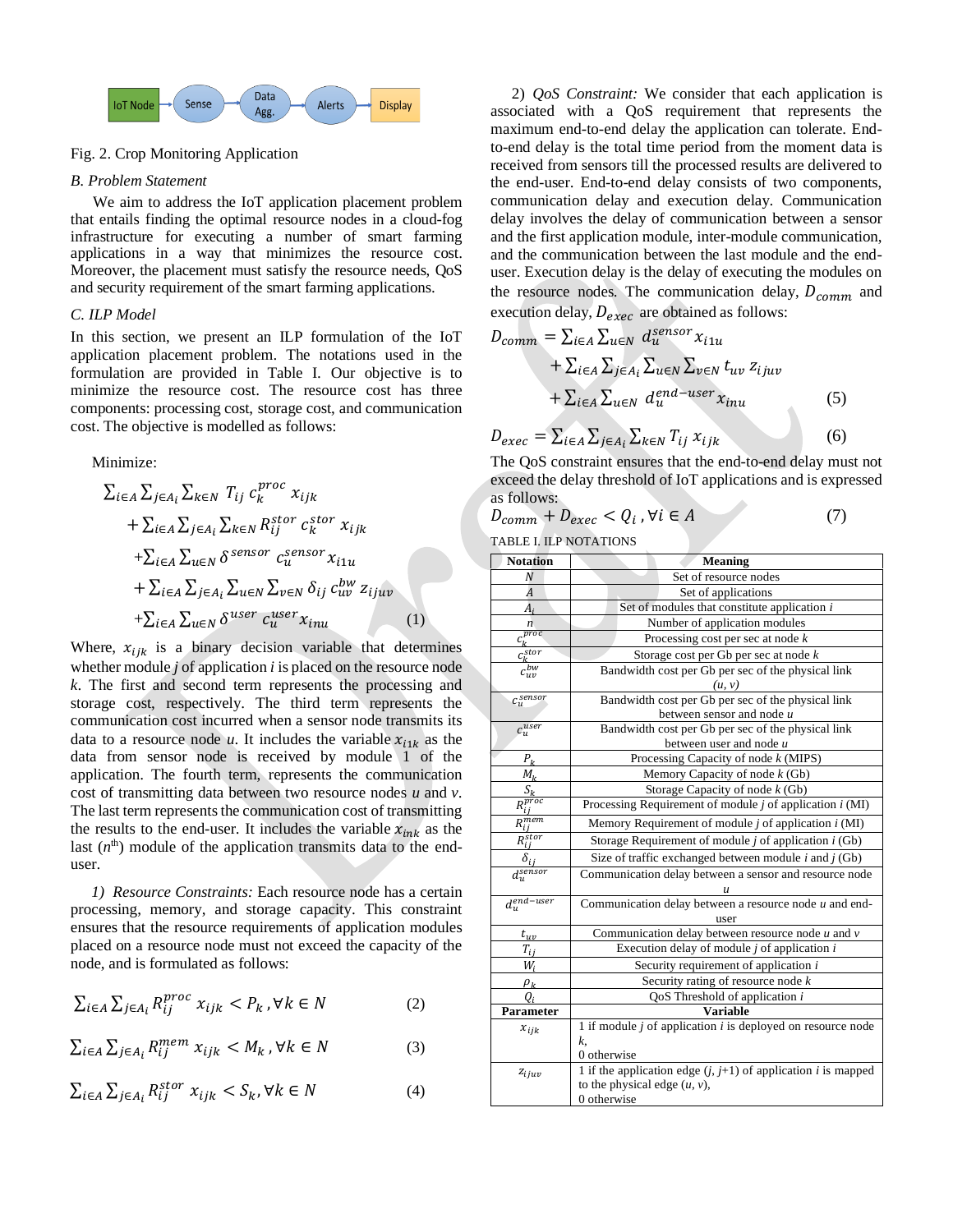*3) Security Constraint:* We consider that some of the smart farming applications process sensitive data and hence the application modules need to be placed on a resource node that provides maximum protection from unwanted disclosures and data breaches. Each application *i* is associated with a security requirement,  $W_i$  that represents the sensitivity of the data processed by the application.  $W_i$  also represents the minimumsecurity requirement that a resource node must have for executing the application modules.  $W_i$  is expressed using one of the three levels: low, medium, and high represented numerically by 1, 2, and 3, respectively. Each resource node *k* is associated with a security rating,  $\rho_k$  that shows the ability of the node to protect data from unwanted disclosures. We consider the same three levels for representing the security rating. We consider a wireless fog infrastructure. As a result of the wireless communication, attackers may attempt to capture sensitive data using sniffing attacks. This is because, the transmission range of the fog nodes may extend well beyond the farm area. We assign a rating of "low" to fog nodes that are prone to sniffing attacks. Other fog nodes are assigned a rating of "high". Cloud server is assigned a "medium" rating as the data will travel through the Internet before it is received by the destination application module, thereby increasing the risk of data breaches. However, cloud server is preferred over the fog nodes that are prone to sniffing attack as wired links are more secure than wireless links.

To determine whether a fog node is prone to sniffing attack, we will compute the distance between the fog node's position and all four boundaries of the farm area. If any of the distance values is less than  $R$  (transmission range), then the transmission range extends beyond the farm boundary, and hence allows attackers to capture the communication. Fig. 2 shows two fog nodes  $F_1$  and  $F_2$  located in a farm. The dotted circle shows the transmission range. Since  $D_2 \langle R, F_2 \rangle$  is prone to sniffing attack, whereas  $F_1$  is secure from sniffing attacks. The shaded area shows the sniffing area within the transmission range of fog node F<sub>2</sub>.

We design the security constraint as follows:

$$
\sum_{k \in N} \rho_k x_{ijk} \ge W_i, \forall j \in A_i, \forall i \in A
$$
 (8)

It ensures that the security rating,  $\rho_k$  of a resource node *k* that hosts a module *j* of application *i* must be greater than the security requirement of application  $i$  denoted as  $W_i$ .

*4) Others:* Next, we formulate a constraint to ensure that each application module is placed on exactly one resource node. This constraint is given by (9).

$$
\sum_{k \in N} x_{ijk} = 1 \,\forall i \in A, \forall j \in A_i \tag{9}
$$

In addition to mapping the modules to resource nodes, we also map the logical links to the physical links. The following constraint ensures that the logical link (*j, j'*) is mapped to the physical link (*u*, *v*) only if the resource nodes *u* and *v* host the application modules *j*, and *j'*, respectively.

$$
x_{ijk} * x_{ij'k} = z_{ijuv}, \forall i \in A, j \in A_i, j' \in A_i,j' = j + 1, u \in N, v \in N
$$
 (10)

(10) is a quadratic constraint and can be linearized as follows:

$$
z_{ijuv} \le x_{ijk}, \forall i \in A, j \in A_i, j' \in A_i, j' = j + 1,u \in N, v \in N
$$
(11)  

$$
z_{ijuv} \le x_{ij'k}, \forall i \in A, j \in A_i, j' \in A_i, j' = j + 1,u \in N, v \in N
$$
(12)  

$$
z_{ijuv} \ge x_{ijk} + x_{ij'k} - 1, \forall i \in A, j \in A_i, j' \in A_i,j' = j + 1, u \in N, v \in N
$$
(13)

We also formulate a constraint to ensure that each logical link is mapped to exactly one physical link. The constraint is given below.



Fig. 3. Finding Security Rating of Fog Node.

## IV. PERFORMANCE EVALUATION

### *A. Simulation Set up*

We use IBM Cplex optimization studio [18] to implement the proposed ILP model. We consider a hybrid cloud-fog infrastructure consisting of a cloud server and two fog nodes. Each IoT application consists of three modules. For each module, the processing (in MI), memory (in Gb), and storage (in Gb) requirements are generated at random in the interval  $(100, 2100)X$   $10^{-3}$ ,  $(10, 40)X$   $10^{-3}$ , and  $(256, 768)X$   $10^{-3}$ , respectively. For each application, the QoS value is generated at random in the interval (MinQoS, MaxQoS), where MinQoS is fixed at 0.5s, whereas MaxQoS takestwo values: 1.5s and 3s, resulting in different simulation scenarios. The security level of each application is generated at random from {1, 2, 3}, where "low", "medium", and "high" levels are indicated by the numeric values: 1, 2, and 3, respectively. The simulation parameters are listed in Table. II.

#### *B. Performance Metrics*

We consider the following metrics to evaluate the effectiveness of the proposed algorithm.

*1) Resource Cost:* It is defined as the total cost of processing, storage, and communication resources required to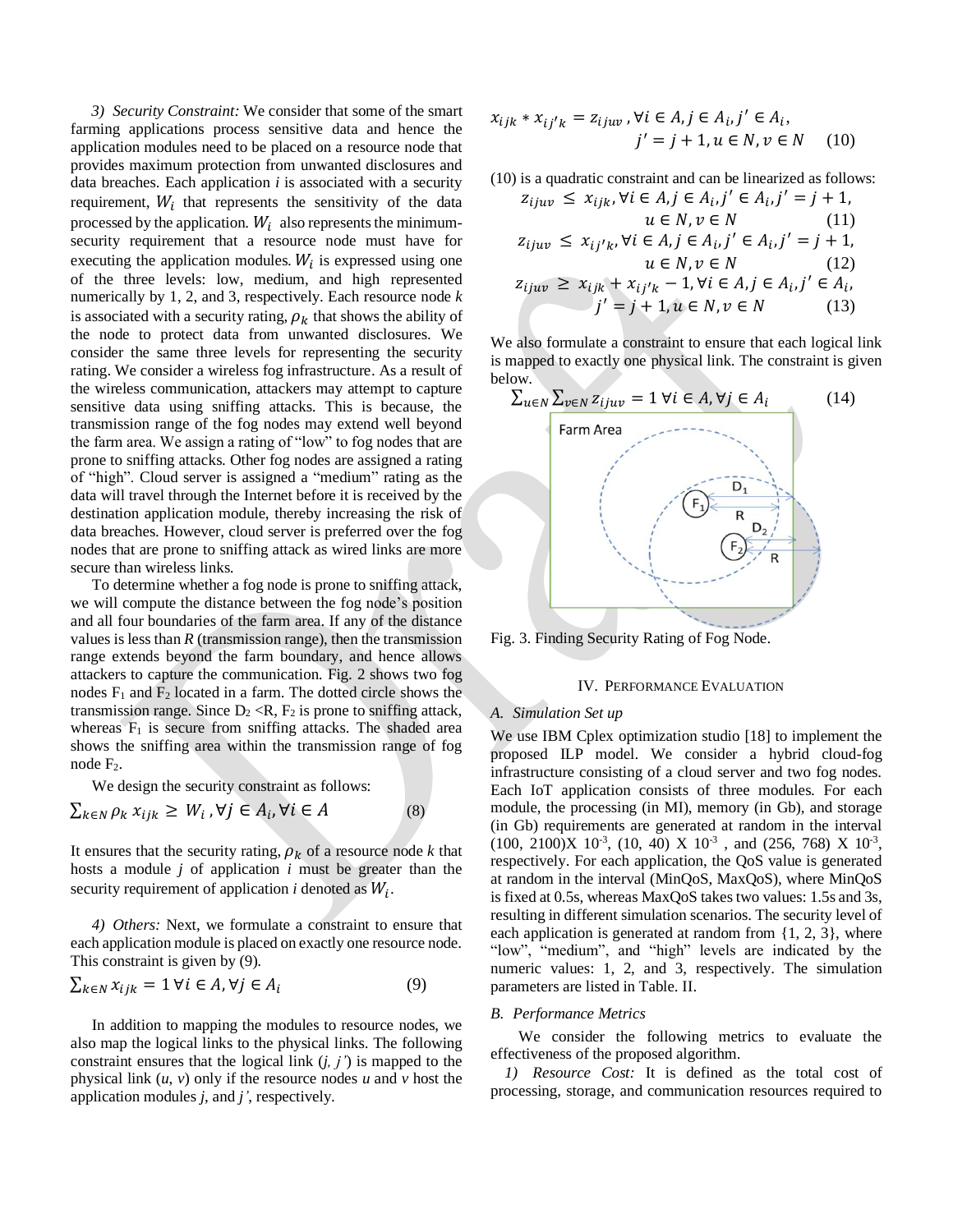execute the IoT applications in the hybrid cloud-fog infrastructure.

*2) Number of Deployed Modules:* It is the number of modules deployed on each type of resource: cloud and fog.

*3) Amount of Unprotected Data:* It is defined as the amount of data that is prone to discloures when a resource node that fails to provide the required protection. This metric is obtained by relaxing the security constraint in the proposed ILP model.

| 11 11111 as a cear c'h ar ann        |                                  |  |  |
|--------------------------------------|----------------------------------|--|--|
| Parameter                            | Value                            |  |  |
| Number of fog nodes                  | 2                                |  |  |
| Number of Applications               | $1 - 7$                          |  |  |
| Number of modules per application    | 3                                |  |  |
| Size of Input traffic (Gbps)         | 1.0-4.0 ( $x$ 10 <sup>-3</sup> ) |  |  |
| Size of traffic exchanged between    | $0.1 - 1.0$                      |  |  |
| adjacent modules (Gbps)              |                                  |  |  |
| Size of Output Traffic (Gbps)        | $0.5 - 1.0$ (x $10^{-3}$ )       |  |  |
| Processing Cost in Cloud per sec     | 0.03                             |  |  |
| Processing Cost in fog node per sec  | 0.02                             |  |  |
| Storage Cost in Cloud per Gb per sec | 0.001                            |  |  |
| Storage Cost in fog per Gb per sec   | 0.02                             |  |  |
| Communication Cost (Cloud) per Gb    | 3.0                              |  |  |
| per sec                              |                                  |  |  |
| Communication Cost (Fog) per Gb      | 5.0                              |  |  |
| per sec                              |                                  |  |  |
| Communication Delay (Cloud-Fog)      | 500 <sub>msec</sub>              |  |  |
| Communication Delay (Fog-Fog)        | 10ms                             |  |  |

Table. II Infrastructure Parameters

#### *C. Results & Discussions*

Fig. 4 shows the resource cost with respect to the number of applications under two different QoS scenarios indicated by MaxQoS. We observe a steady increase in resource cost as the number of applications increases irrespective of the QoS scenario. The resource cost with a MaxQoS of 1.5s is higher than that with a MaxQoS of 3s. This is because when MaxQoS is lower, more modules are placed on the fog nodes than cloud because of the stringent QoS requirement. Moreover, fog resources are expensive than the cloud resources, resulting in a higher cost. With a MaxQoS of 3s, most of the applications have a higher QoS requirement, and hence are placed in the cloud leading to a lower cost.

Fig. 5 shows the cost for the same two QoS scenarios with respect to the fraction of applications that have "high" security requirement, represented as α. Note that modules acquire the same security requirement as the application that is made up of them. As  $\alpha$  increases, we observe an increase in cost. The modules with "high" security requirement can only be placed on the fog node with "high" security rating. Since fog resources cost more compared their cloud counterpart, the more the modules with "high" security requirement, more is the cost to place them. Moreover, out of two QoS scenarios, the one with the higher value of MaxQoS threshold shows a slightly lower cost than the other scenario. This cost savings is achieved because higher QoS scenario involves more applications with either "low" or "medium" security requirement compared to the lower QoS scenario. As a result, modules of those applications are placed on the cloud, resulting in a lower cost.

Fig. 6 shows the number of modules placed on cloud and fog with respect to the number of applications under two different QoS scenarios. When the number of applications increases, fog continues to hosts more modules than cloud. For 7 applications, fog hosts twice as much as the cloud when MaxQoS is 1.5s. For the same QoS scenario, we observe a 600% increase in modules placed on the fog. We observe that MaxQoS of 1.5s results in more fog modules than when MaxQoS is 3s. This is because MaxQoS of 1.5s results in majority of the applications having stringent QoS requirement, thereby preventing the constituent modules from being deployed on the cloud. On the other hand, the placement on cloud shows a contrasting behavior. The scenario with MaxQoS of 3s shows deployment of more modules on cloud compared to when MaxQos is 1.5s. This is due to the increase in number of applications with less stringent QoS requirement when MaxQoS is 3s, resulting in more modules being placed on the cloud.



Fig. 4. Resource Cost



Fig. 5. Resource Cost (Security requirement)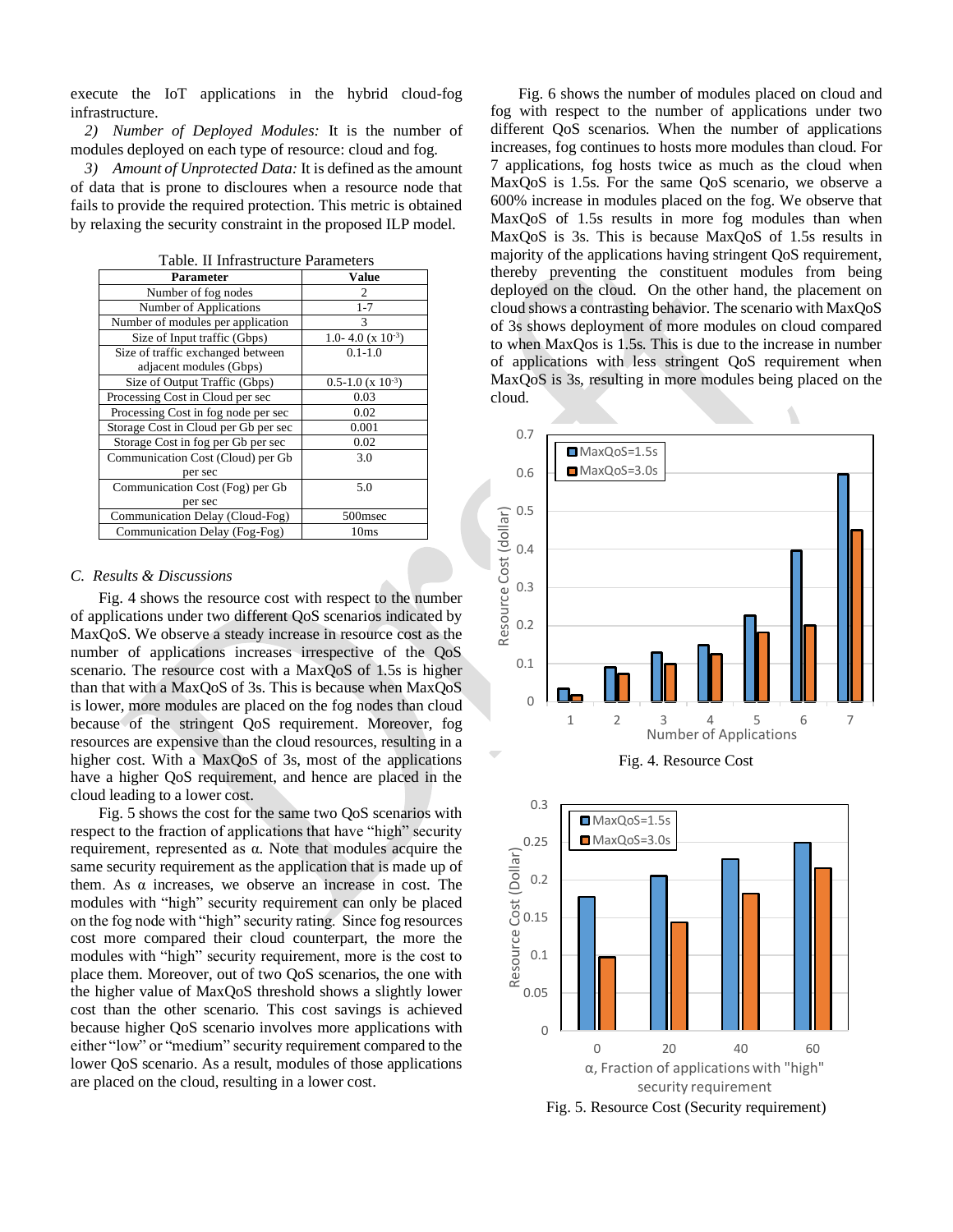

Fig. 7 shows amount of unprotected data that with respect to the number of applications in three different scenarios: NoQoS, MaxQoS=1.5s, and MaxQoS=3.0s with  $\alpha$  set to 0.25 (i.e., 25% of the applications have "high" security requirement). Note that in NoQoS scenario, both QoS and security constraints are relaxed; whereas other two QoS scenarios involves a relaxation of security constraint only. All three scenarios show the same amount of unprotected data when there are 3 applications. The amount of unprotected data increases when the number of applications increases to 7. The NoQoS scenario shows the least amount of unprotected data, whereas the highest amount (2.37Mb) attributes to the scenario with a MaxQoS of 1.5s. As the cost needs to be minimized, in NoQoS scenario, all applications are placed on the cloud. Since cloud has a "medium" rating, no security violations occur for applications with either "low" or "medium" security requirement. Only applications with "high" security requirement experience security violation. However, when OoS constraint is introduced, applications with either "medium" or "high" security requirement experience security violations resulting in

higher amount unprotected data than in NoQoS scenario. This is because, those types of applications are placed on the fog nodes due to their QoS requirements. As one of the fog nodes have "low" rating, it results in security violations. Between the two QoS scenarios, the one with of 1.5s involves higher number of applications with either "medium" or "high" security requirement and hence more prone to security consequences. The above observations show the importance of incorporating security constraint to ensure the data security.

# V. CONCLUSION & FUTURE WORK

In this paper, we address the IoT application placement problem for a hybrid cloud-fog based smart farming system. The placement entails minimizing cost while ensuring QoS of the applications and security of data processed, stored, or transmitted by the applications. The problem is formulated as using ILP. We evaluate the optimal solution in a small-scale scenario and study the cost of placing applications in different QoS scenarios. We also study the need to incorporate security requirement in application placement in order to ensure that the farm data remain protected from unwanted disclosures. In future, we will be interested in studying the application placement considering a hierarchical fog network. We would like to extend the proposed ILP to incorporate multiple risk scenarios in designing the security constraint.

## ACKNOWLEDGMENT

This work is supported by the National Institute of Food and Agriculture, United States Department of Agriculture, Evans-Allen project number SCX-314-02-19.

### **REFERENCES**

- [1] O. Elijah, T. A. Rahman, I. Orikumhi, C. Y. Leow and M. N. Hindia, "An Overview of Internet of Things (IoT) and Data Analytics in Agriculture: Benefits and Challenges," in *IEEE Internet of Things Journal*, vol. 5, no. 5, pp. 3758-3773, Oct. 2018.
- [2] C. Brewster, I. Roussaki, N. Kalatzis, K. Doolin and K. Ellis, "IoT in Agriculture: Designing a Europe-Wide Large-Scale Pilot," in *IEEE Communications Magazine*, vol. 55, no. 9, pp. 26-33, Sept. 2017.
- [3] E. Navarro, N. Costa, A. Pereira, "A Systematic Review of IoT Solutions for Smart Farming", in *Sensors*. 2020, vol. 20, no. 15, 4231.
- [4] C. Mouradian, D. Naboulsi, S. Yangui, R. H. Glitho, M. J. Morrow and P. A. Polakos, "A Comprehensive Survey on Fog Computing: State-ofthe-Art and Research Challenges," in *IEEE Communications Surveys & Tutorials*, vol. 20, no. 1, pp. 416-464, Firstquarter 2018.
- [5] N. K. Giang, M. Blackstock, R. Lea, and V. C. M Leung, "Distributed Data Flow: a Programming Model for the Crowdsourced Internet of Things", in *Proc. ACM Middleware Doct Symposium 2015*, New York, NY, USA, Article 4, 1–4.
- [6] M. Taneja and A. Davy, "Resource aware placement of IoT application modules in Fog-Cloud Computing Paradigm, " in *Proc. 2017 IFIP/IEEE Symposium on Integrated Network and Service Management (IM)*, Lisbon, 2017, pp. 1222-1228.
- [7] N. Tariq, M. Asim, F. Al-Obeidat, M. Zubair Farooqi, T. Baker, M. Hammoudeh, and I. Ghafir, "The Security of Big Data in Fog Enabled IoT Applications Including Blockchain: A Survey," in *Sensors,* vol. 19, no. 8, pp. 1788, 2019.